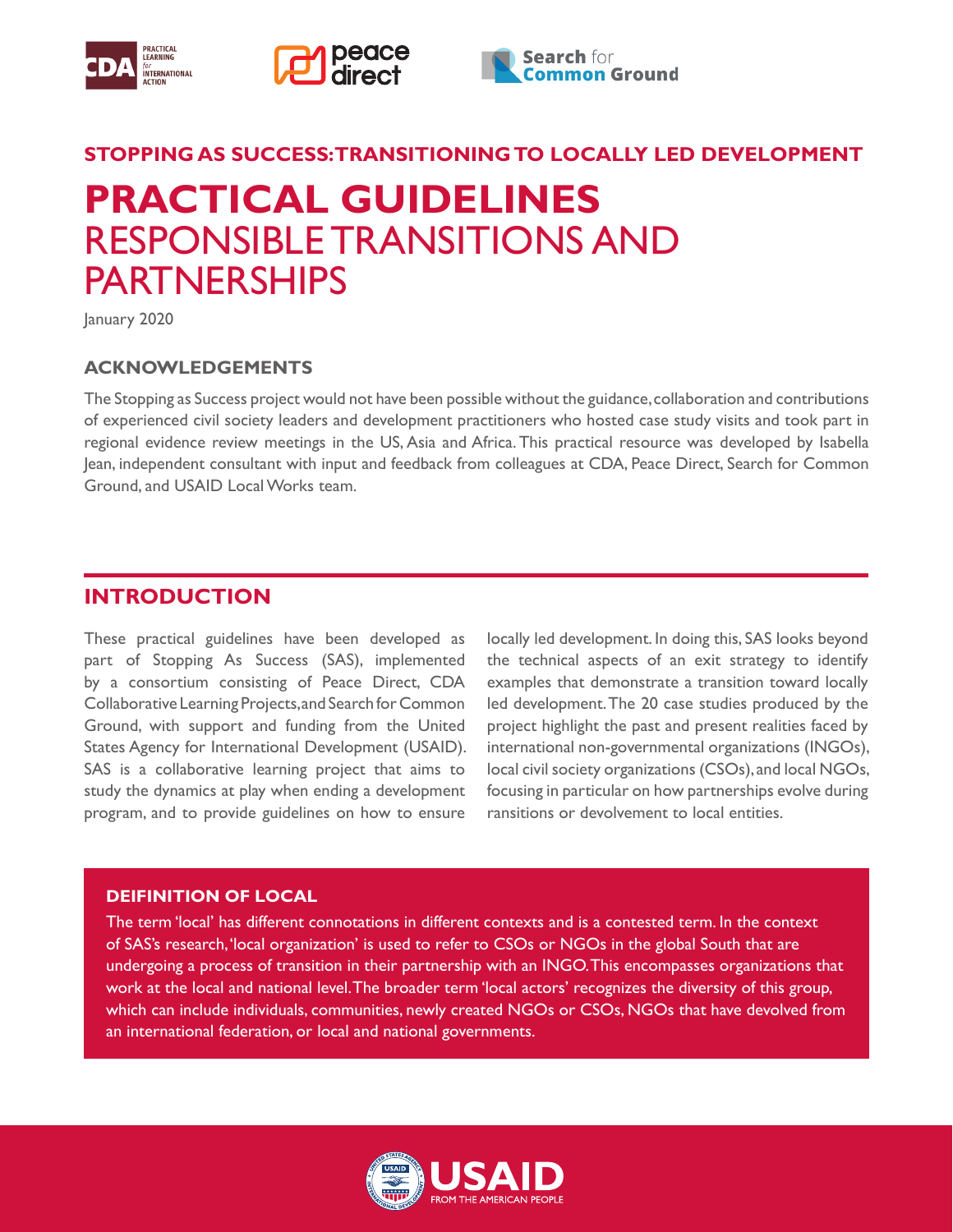# **1. PARTNERSHIPS TRANSITIONS IN SUPPORT OF AUTHENTIC LOCAL LEADERSHIP**

Despite the structural barriers and power dynamics inherent in the aid system, SAS case studies demonstrate that respectful and mutually beneficial partnerships are possible. We've also heard that they can be supported through better processes and targeted resources. As the global development landscape evolves, there is a growing number of international organizations closing country operations, shifting their operational models, or transitioning from existing partnerships to supporting new or different types of organizations. The guidelines we offer below are not prescriptive, but rather serve as practical considerations for managing such exits and transitions responsibly. These guidelines complement a thought piece on responsible partnerships transitions which highlights issues at stake as informed by case evidence.**<sup>1</sup>**

There are important assumptions in these guidelines. We assume, based on the case evidence, that most transitions and exits are triggered by the external organization and that timelines are rarely mutually agreed on with local counterparts. We assume that external development actors see their local counterparts as equals, and as capable leaders and agents of change. Partnership as it is discussed here is not transactional, and local partners and staff are not discarded once joint projects are over. Instead, the guidelines are meant to support partnership transitions grounded in mutual respect, equity and solidarity.

The guidelines are informed by three fundamental principles and values that have been echoed during our case study visits, key informant interviews, and consultations held with practitioners in the Global South. Their experiences, observations and calls for power shifts in the current ways of working are distilled here in order to frame and underpin the subsequent practical considerations:

- **• Recognize local leadership, knowledge and capacity.** Don't bypass it or assume it doesn't exist. Local knowledge, derived and tested in local contexts, underpins sustainability of development outcomes. Recognize when the capacity of external organizations has been strengthened as a result of local knowledge and years of joint work and learning with partners.
- **• Respect and elevate local leadership.** Reserve a seat at the decision-making table for trusted local actors who will be doing development work long after external partners have left. Listen for and ask for local input to shape the exit strategy and transition process and put local actors in charge of planning the next phase(s) after the transition is complete.
- **• Cultivate local leadership.** Promote capable, influential and visionary local staff, local organizations, and community leaders and boost their social capital by helping them expand relevant national and international peer, professional and funding networks. Learn when to step aside and to reduce the role, responsibility and visibility of external actors.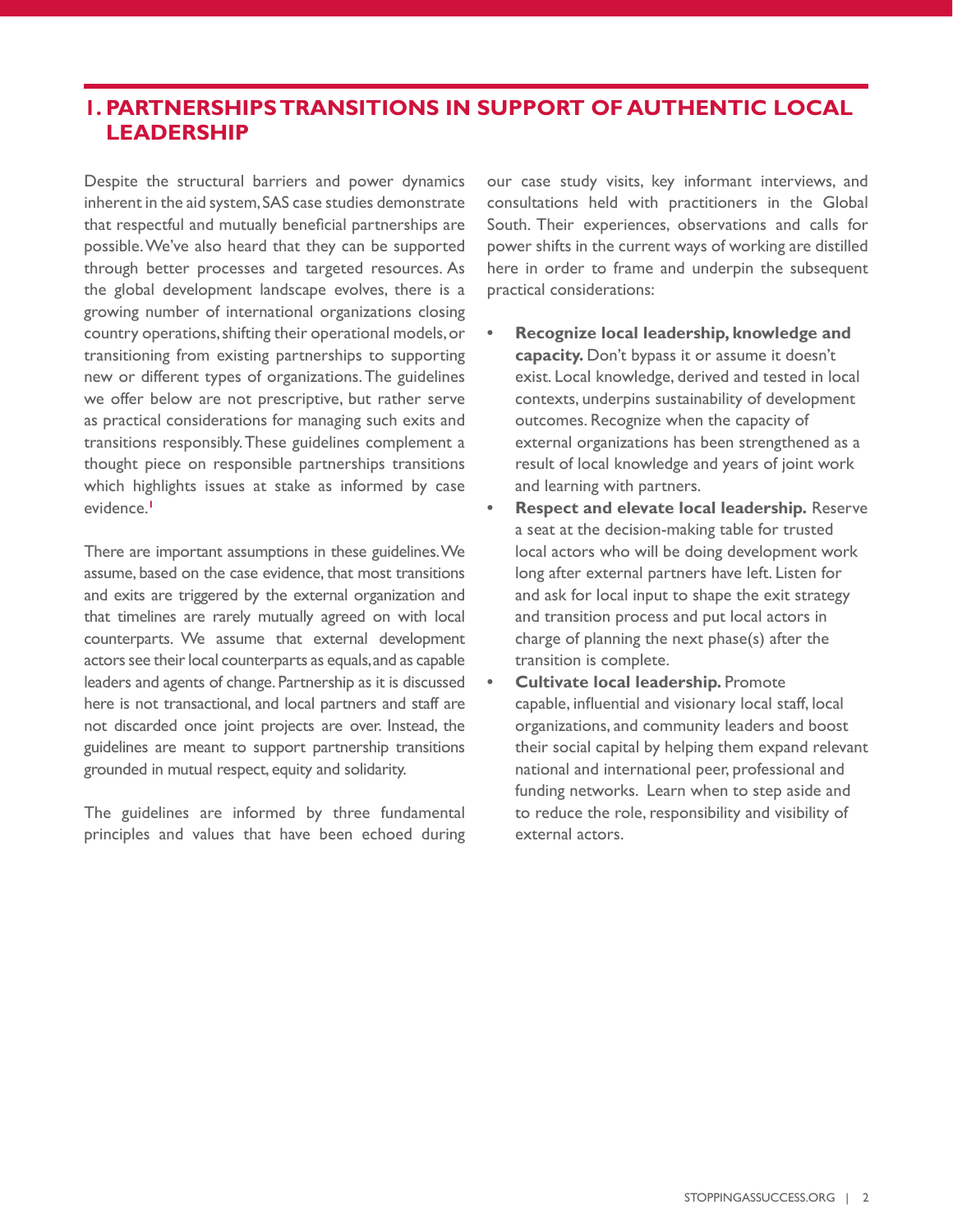## **2. PLANNING FOR RESPONSIBLE PARTNERSHIP TRANSITIONS**

How external organizations manage partnership transitions is one measure of their commitment to local ownership, respectful working relationships and continued collaboration. One important consideration raised by practitioners in our case study locations, was the importance of mutual accountability for program results and outcomes as well as for the process and outcomes of the transition itself.

It can be helpful if an organization has a clear strategy for exit or transition from the start of its engagement in each context that covers necessary aspects, including partnership transitions and relationship management. However, as our case evidence indicates, exit strategies and transition plans are often developed in real-time. This offers an opportunity for an inclusive and more effective process in which local staff, partners and other relevant stakeholders are meaningfully engaged in shaping the strategy and the associated action plans.

Sustainability exit[ing] is not just walking away. It is walking away leaving an agreed upon result and an agreed upon level of selfperformance and selfcapacity that is where you decided you were going to go. And if that is not there then you have got nothing.**<sup>2</sup>** "

**Bangladesh case study**

#### **VIGNETTE 1**

The [NGO Belun in Timor-Leste](https://www.stoppingassuccess.org/resources/belun-cicr/) was designed for independence from the start and continues to have a strong relationship with its international co-founders. The USAID-funded NGO Sector Strengthening Project (2004-2008) in Timor-Leste, had two objectives: to strengthen local civil society, and to implement its interventions through a newly created Timorese NGO, Belun, that would continue beyond project close. Decision-making and management responsibilities were shared among a nucleus of international and Timorese staff with strong preexisting relationships built on mutual trust. Accordingly, international staff saw their roles as temporary and invested significant time, resources, and personal effort into working themselves out of a job. The team created a capacity building plan to support Belun's increased self-reliance over the course of the project, and followed through, developing local capacities in both technical areas but also organizational and operational skills such as human resources, financial management, leadership, and grants management. International staff supported proposal development, passed on policies and strategic approaches, and included local staff in every level of management decision.

These design decisions had three major effects: they tangibly developed local skills; psychologically prepared local staff for the international exit; and built a sense of ownership over Belun and the project's activities. In this sense, the transition occurred from the very beginning as reflected on by one of the founders: "[F] or us I think this question of handing over, in a way, it doesn't resonate with me. For me it wasn't about handing over, it was always about the partnership. And how we determine what it is that we think that we all want to work on, and how do we collectively work toward or contribute to the ends that we're trying to achieve, or the goals that we're trying to realize.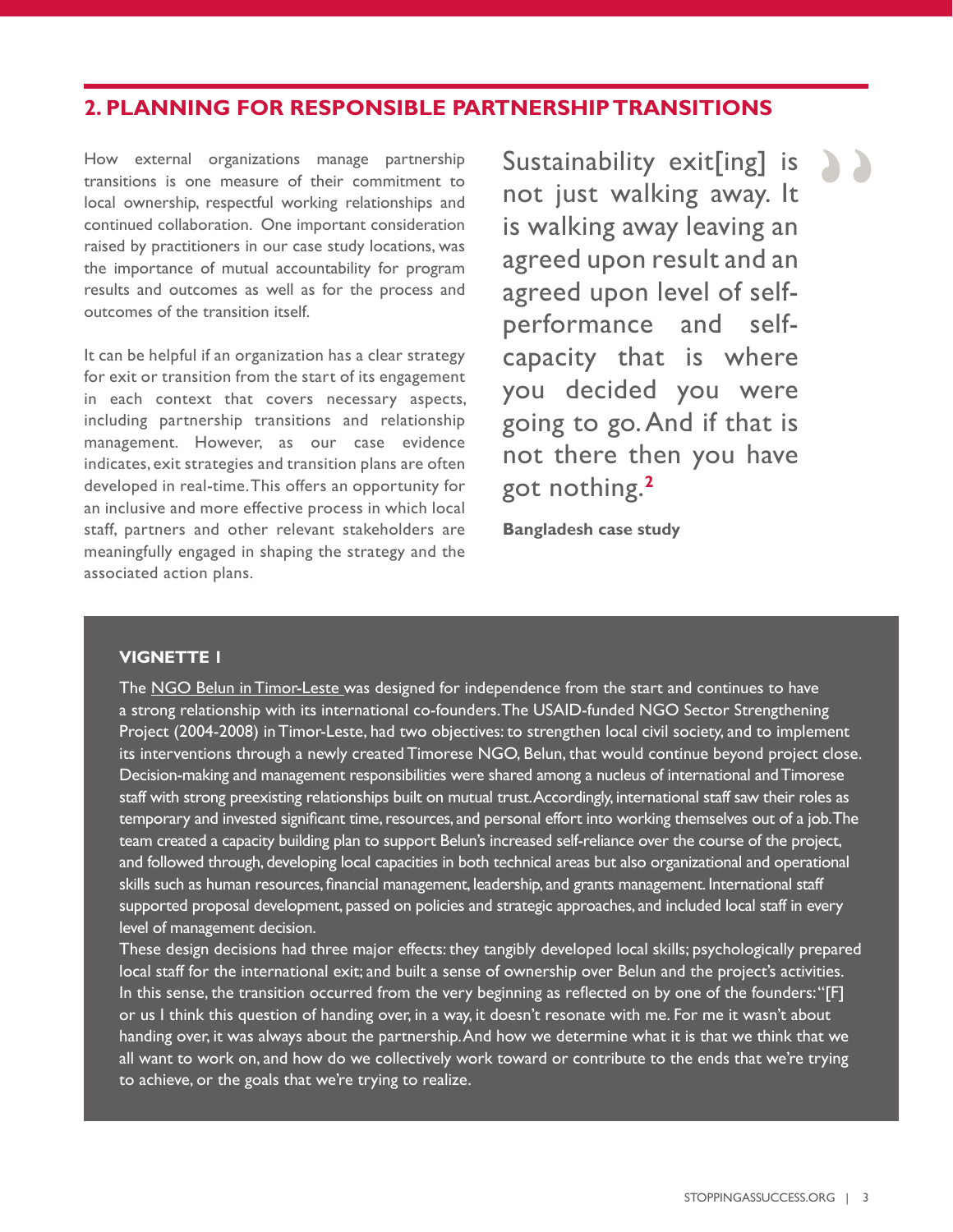When partnership transitions and exit strategies have not been agreed upon from the start, international organizations should consider the following steps, agreed on and implemented collaboratively with local partners and/or staff at the onset of partnership transition planning:

- Establish organizational mechanisms for regular engagement of staff and partners to provide input and lead on different aspects of the transition.
- Review organizational systems, procedures, and practices with a commitment to reduce bottlenecks, bureaucracy and to prioritize issues and steps that matter to local counterparts.
- If the exit or transition strategy is being shaped externally (i.e. by the headquarters, by the Board, external consultant team), seek feedback

on it from local partners and advocate for adjustments and adaptations to the process with relevant decision-makers.

- Transition planning involves multiple steps and timelines, many of which will shift due to unforeseen changes in the local and institutional context. Together with partners, develop a clear process by which changes to the plans will be approved, transparently communicated and implemented. Supplement it with explanation of roles and responsibilities and decision-making process that will be followed.
- Appoint a local "transition manager" to coordinate and oversee the transition process (see vignette 2 on Plan India's practice)
- Allocate necessary resources and time to support quality transition process (see vignette 3 on Oxfam's practice in Georgia).

## **VIGNETTE 2**

During the transition to a locally registered entity, Plan India, the Plan International team appointed a transition manager, who was well trusted and respected by all staff. It was important that the transition manager was not part of the senior management team. He was perceived as a non-controversial 'neutral party' and staff felt comfortable to approach him with concerns and queries. The transition manager along with the senior management team instituted an open-door policy inviting staff to walk into their offices and raise questions and concerns.

### **NOTE ON INVOLVING LOCAL STAFF AND PARTNERS IN TRANSITION PLANNING**

Partnership transitions should not be unilateral. Local partners and CSOs play a crucial role in transition planning. Our cases of successful transitions indicate that national staff and local partners should:

- Decide if they want to transition the organization at all; and if so, what the new entity will look like, what values and objectives it will advance, and how it will be organized.
- Demonstrate leadership capacity and local ownership by engaging and participating in dialogue

and planning with international partners. Several case studies showed that when local leaders step up to the challenge, it increases staff morale and expands the available options for local partners (see vignette 9 on Oxfam's practice in Georgia).

• Advocate for an increased role in decision-making and increased responsibilities for implementing aspects of the transition, especially aspects that impact local organization's reputation, viability, sustainability, and resource mobilization for continued work.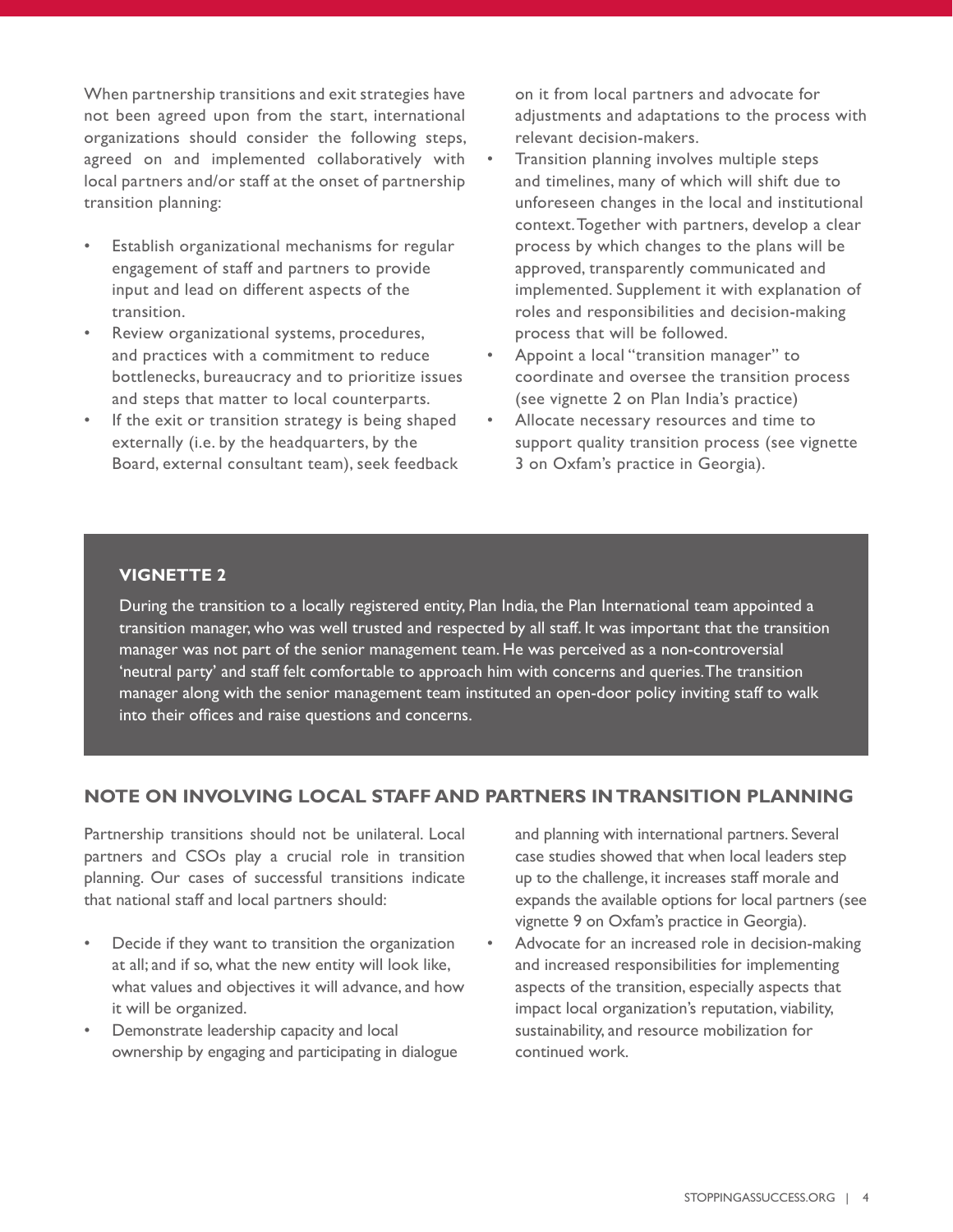#### **VIGNETTE 3**

In the Republic of Georgia, Oxfam's exit was at first seen as a challenge and disappointment to its long-standing partner organizations working in community, rural and economic development, but the question of their readiness to take on the poverty reduction and rights-based development agenda and carry on the work did not come up as a barrier. As noted by one of the former Oxfam Georgia staff members: "Oxfam has worked with local partners for a long time, more than 20 years... Oxfam was not the only donor supporting them so there was a feeling that they could carry on independently. Of course, their organizational structure was not as strong as Oxfam's but their experience means a lot, and it is a serious asset for local organizations to know how and in which context to operate."

Before Oxfam exited its country operations in Georgia, it also supported the establishment of a spin-off organization, BRIDGE to continue rights-based development and policy work that Oxfam had spearheaded. The new entity was developed in parallel with Oxfam's exit strategy implementation. Oxfam reserved 10 percent of national staff funded time for the tasks related to establishing BRIDGE which staff did in parallel with managing Oxfam's ongoing projects. After the transition was completed, they reflected on several aspects that made this process successful: "A big group from Oxfam HQ worked with us to assess what we were doing, whether we were doing it correctly or not and in what direction should we have gone in terms of transition. The most important factors in the process were the full involvement of local staff, transparency and enough time until the deadline. It was an intensive process of brainstorming to establish a working portfolio for the new organization. We took it as a project, like we have before for our beneficiaries, and we wanted this project to become successful and continue helping the people."

## **NOTE ON THE ROLE OF ORGANIZATIONAL LEADERS AND DECISION-MAKING APPROACHES**

Organizational leaders have tremendous influence over transition planning and implementation processes. SAS stories of successful transitions highlight notable international and local leaders who were principled and capable of both visioning change and managing the subsequent change processes. Their leadership styles and more specifically, approaches to decision-making were noted as critical to the process.

Decision-making can be decentralized, inclusive, top-down, authoritarian, or consensus-based. The type of decisionmaking process used and how well it is understood and perceived by others is important because critical aspects of current and future organizational relationships are at stake. SAS cases point to the need for a considered approach that doesn't obviate authority, decisive action or pragmatism, but allows for decisions to be shaped by a range of perspectives, insights and considerations. We've seen decision makers in charge of well-managed and transparent transitions using the following steps to ensure a better, more inclusive process:

- Agree on a common set of operating principles during transition. Explain the decision-making and communication process to be followed during the transition process and manage expectations.
- Prioritize staff and partner input in decisionmaking as opposed to being exclusively driven by priorities set from the headquarters or by funding pressures. If decisions are heavily driven by external decision-makers (i.e. headquarters, the Board, donors) and there remains a level of uncertainty about future outcomes, acknowledge this uncertainty and engage partners in scenario planning that can inform decisions made by external counterparts.
- Listen to partners to better understand the impact of the transition on local counterparts including peer organisations, networks and communities and generate options for reducing risks to local actors and other unintended negative impacts.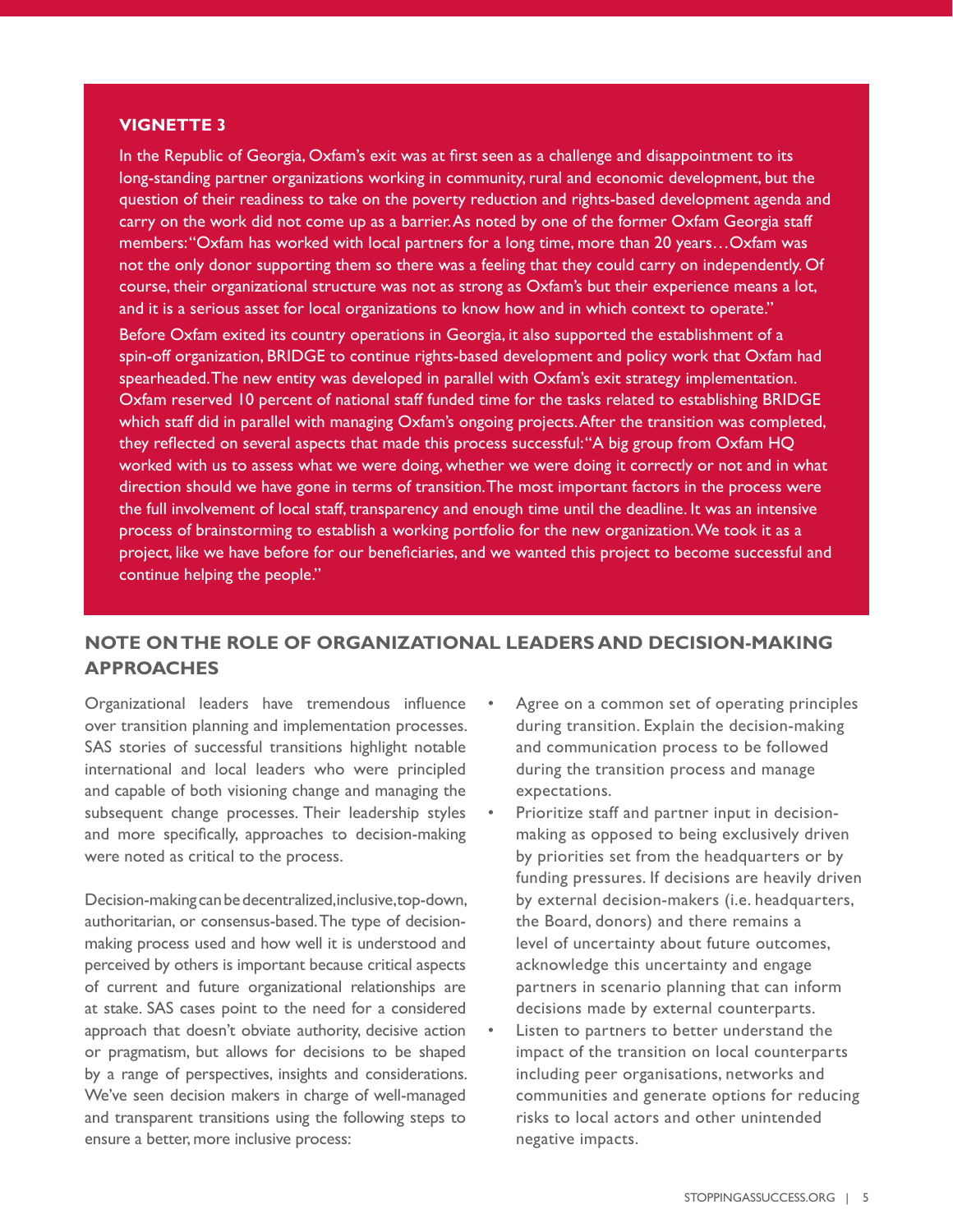- Ask partners to identify top priorities in the transition process that require immediate decisions and action, as well as medium term, and long-term plans to support organizational development and resource mobilization.
- Solicit concerns about risks, continuity, and sustainability of institutional and programmatic outcomes and jointly develop practical suggestions, options and solutions to support partner's plans.
- Improve communication processes, provide

timely and relevant information, especially on the outcomes from decision-making processes and the Implications for the transition.**<sup>3</sup>**

• Devolve authority and decision-making to local partners over aspects of the transition that are directly impacting their organization's future and viability. This gives local partners a greater share in the decision-making process in a transition that directly impacts their future, their horizontal and vertical relationships with local communities, peer organizations, authorities, and funders.**<sup>4</sup>**

#### **VIGNETTE 4**

[CARE USA's first experience with transitioning country offices](https://www.stoppingassuccess.org/resources/raks-thai-foundation/) took place in the late 1990s in Thailand. A skilled Program Director, a Thai national, was hired early in the transition process, and he understood his role as helping to advocate and drive the transition forward within CARE. At this moment in CARE's history, there were still doubts about the transition given the potential risks this process could bring to the organization.

Changing the minds of CARE USA staff from phasing out completely to transitioning the organization over to a local entity was not easy at the beginning. The early conversations between the new Program Director, the CARE Country Office Director and the Regional Office Director (the latter two were international staff) influenced CARE USA team to accept a proposal to transition rather than exit. In 1997, after internal conversations about the feasibility and importance of making the case to CARE USA about a transition, the Thai Program Director traveled to the U.S. to speak to CARE's CEO at the time. The CEO, the most senior decision-maker, was convinced by the proposed plan and supported the idea of transitioning from CARE to Raks Thai Foundation. The CEO's position also positively influenced CARE Board members after which the final decision to transition was accepted and steps taken to begin planning for this eventuality.

Changing the minds of CARE USA staff from phasing out completely to transitioning the organization over to a local entity was not easy at the beginning. The early conversations between the new Program Director, the CARE Country Office Director and the Regional Office Director (the latter two were international staff) influenced CARE USA team to accept a proposal to transition rather than exit. In 1997, after internal conversations about the feasibility and importance of

making the case to CARE USA about a transition, the Thai Program Director traveled to the U.S. to speak to CARE's CEO at the time. The CEO, the most senior decision-maker, was convinced by the proposed plan and supported the idea of transitioning from CARE to Raks Thai Foundation. The CEO's position also positively influenced CARE Board members after which the final decision to transition was accepted and steps taken to begin planning for this eventuality.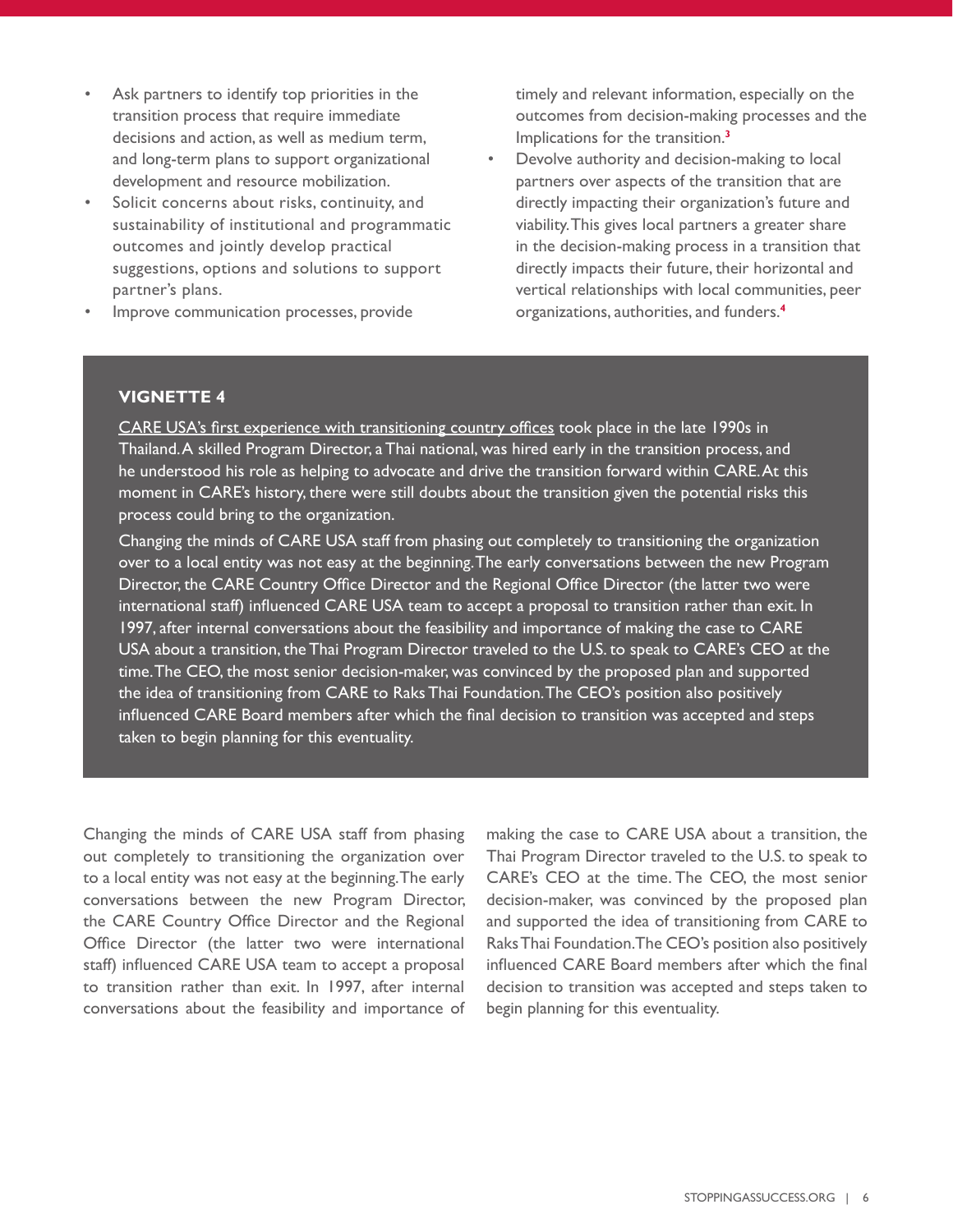## **NOTE TO DONORS ON RESOURCING RESPONSIBLE PARTNERSHIP TRANSITIONS**

Donors can support partnership transitions with funding, learning and technical support. Doing so directly meets donor commitments to localization and locally led development.

- Provide direct, unrestricted funding to local partners for organizational, partnership and network development.**<sup>5</sup>**
- Don't fuel or incentivize competition between external and local entities. Foster collaboration and opportunities for local development

and peacebuilding actors to shape priorities, program strategies, proposals, and to jointly manage funding.

- Ask your grantees and implementing partners, both international and local, what funding practices facilitate collaboration and responsible partnership transitions and which practices impede and cause harm.
- Invite regular feedback from local organizations on Requests for Proposals, program development and partnership expectations.

# **3. MANAGING CHANGE AND RELATIONSHIPS DURING TRANSITIONS AND AFTER EXITS**

Strong, accountable and effective partnerships take time to cultivate. They grow stronger through collaboration, mutual accountability, celebration of achievements and tackling challenges together. They can also be unraveled, faster than it took to build them, due to poorly managed transition processes and detrimental practices. Some of these practices shape staff attitudes and actions and some are deeply embedded in institutional practices and norms and are hard to break. How organizations choose to address these and the level of honesty and commitment to dialogue that is maintained is critical to a good transition process.

Interpersonal skills and competencies such as listening, dialogue, conflict resolution and problem-solving skills are essential to good relationships and partnerships. These skills are in high demand during transitions given the level of uncertainty and change management challenges that arise. There are countless guidelines and tips on good listening skills, inter-personal and intercultural dialogue and conflict resolution, in addition to workshops that strengthen such skills. However, it is not enough to train staff in these skills, if the systemic and structural power imbalances are not addressed. What development practitioners tend not to do is identify detrimental behaviors, attitudes and practices and then stop them. This includes revising detrimental policies and systems as well as changing everyday behaviors.

There are a number of practices related to partnership transitions that we have identified**<sup>6</sup>** as needing to be stopped, and some that need to be fostered and strengthened.

#### *DETRIMENTAL PRACTICES THAT NEED TO STOP:*

Do not treat partnerships as transactional relationships to be discarded at will. Transition planning and exits should not be implemented abruptly and haphazardly.

• Do not disempower local partners by displaying disrespectful and paternalistic behavior.

For example: A staff member in a Bangladeshi local organization explained that when his organization partnered with some INGOs they treated his NGOs as a subordinate: "Many INGOs have this tendency … although it is called partnership, but it is not. Sometimes it is a hegemonic attitude." The underlying problem in his opinion was the "project model". When funds ran out and the project ended, the INGO no longer treated the national NGO as a partner: "if [the relationship] continued without a project or not, that would have been a real partnership in the true sense."**<sup>7</sup>**

- Reject top-down, dominant and non-transparent processes for transition planning that exclude local partner input and participation and reinforce power imbalances instead of rebalancing the power.
- Avoid excessive emphasis on financial audits,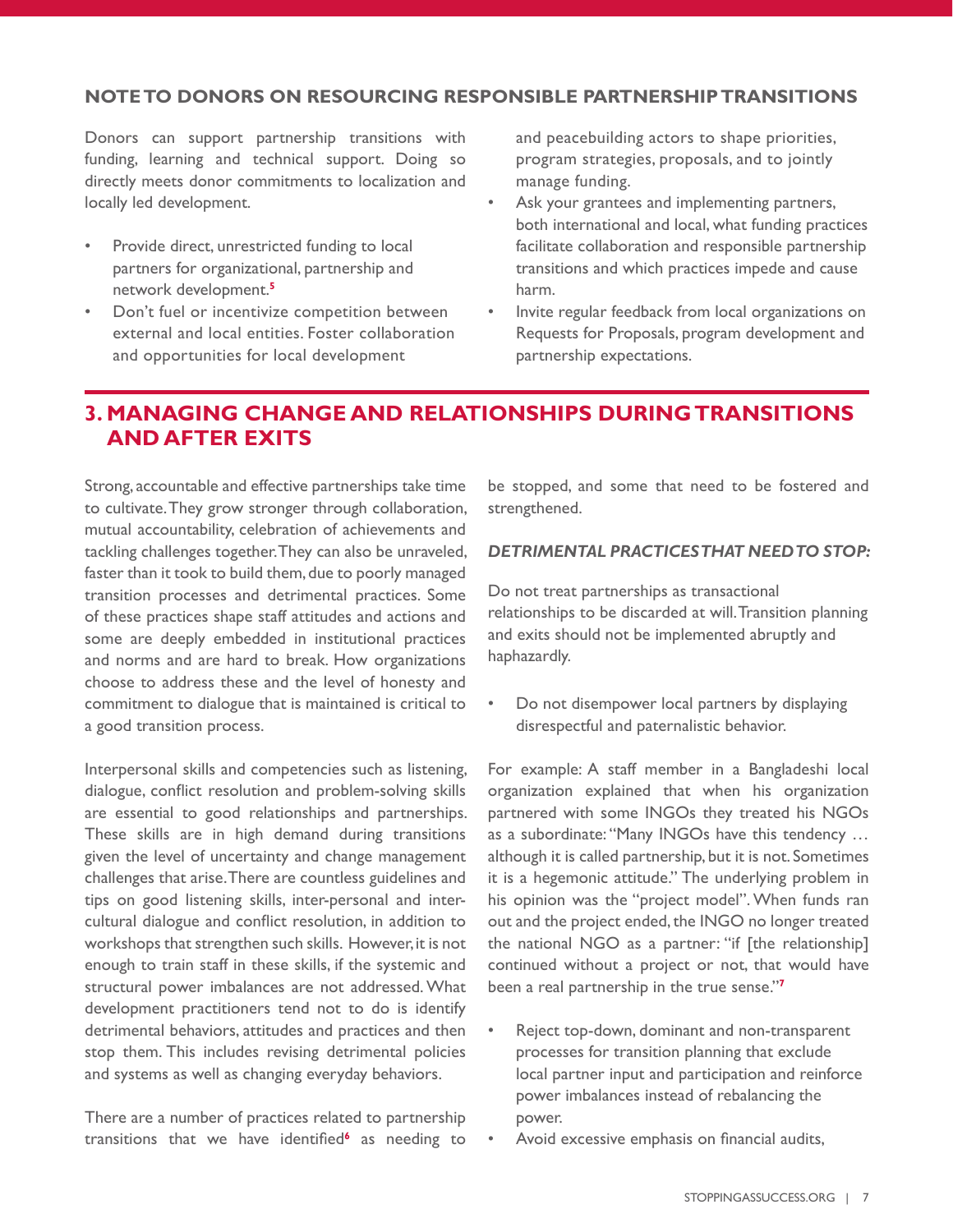upward accountability for funds and results, while ignoring or diminishing the importance of locally led processes, locally determined definitions and indicators of success and existing accountability mechanisms.

- Share responsibility and risk with local partners when applying for joint funding and collaborate on reporting for financial compliance and results to donors.
- Don't reinforce competition for (renewed) funding between international and local development actors. This is especially detrimental when funding is scarce and international organizations do not live up to their stated intention of localization and shifting the power to local actors.**<sup>8</sup>**
- Stop displacement and disempowerment of local actors in contract arrangements, consortia arrangements and other donor funded partnerships. A staff member who manages a local advocacy NGO and works for an INGO – described USAID-funded projects in Bangladesh as: "implemented by primes [contractors], and they take subs [local sub-contractors], and subs and slaves are no different. Subs work at the pleasure of the prime. And prime takes most of the resources."**<sup>9</sup>**Participants in our regional review meeting in Washington DC (June 2018) shared examples of alternative and equitable contracting relationships. For example, having a local partner serve as the prime grantee in a consortium with international actors who play a supporting role has enabled local organizations to gain much needed institutional infrastructure, technical competence and social capital.
- Do not poach capable local staff away from local organizations.

## *PRACTICES THAT SUPPORT LOCALLY LED PROCESSES:*

• Jointly develop exit or transition strategies, plans and co-implement these plans. When planning is done with genuine inclusion of local staff and partners, it broadens the menu of options and strengthens the organizational development and strategy planning processes of both local and international organizations. Merely sharing information about decisions already made elsewhere does not constitute joint planning.

- Require partnership "exit interviews." As part of the transition, international and local partners can choose to conduct a joint assessment of the quality and performance of their partnership. This process offers an opportunity to jointly and transparently document the evolution of partnership, adaptations to strategies, operations and programs, and share ideas for continued collaboration and partnership in another form beyond the transition. As noted above, a twoway feedback process throughout partnership transition process is important for addressing ongoing issues. The exit interview can serve as an opportunity to close the loop on unresolved and lingering issues and to share feedback on the overall relationship and partnership with a view of improving the approaches to partnering for both external and internal actors in the future.
- Invest in relationship management and continuity of legacy and peer linkages within federated structures. SAS has documented multiple examples of transitions that took place in federated structures of large INGOs such as CARE and Oxfam. These cases demonstrate how relationships, organizational identities and legacies can be managed to leverage shared values and strengths.
- Support institutional learning by investing in and sharing knowledge management systems. Joint learning about effective and successful social change processes, both systemic and within a specific sector enrich the technical and tacit knowledge of both international and local organizations. Learning together should be prioritized throughout the partnership, not just during evaluation or strategy sessions, or when staff and partners can spare time for it. Learning from past and ongoing efforts should not be relegated solely to a training or institutional learning unit or a handful of staff. During transitions, the focus and content of the learning and reflection sessions should be shaped by local partners and their learning needs as they shape the next phase of their work.
- Develop and provide resources for coaching and peer-to-peer learning opportunities for local partners as part of transition and offer ondemand technical support on organizational and programmatic areas.**10**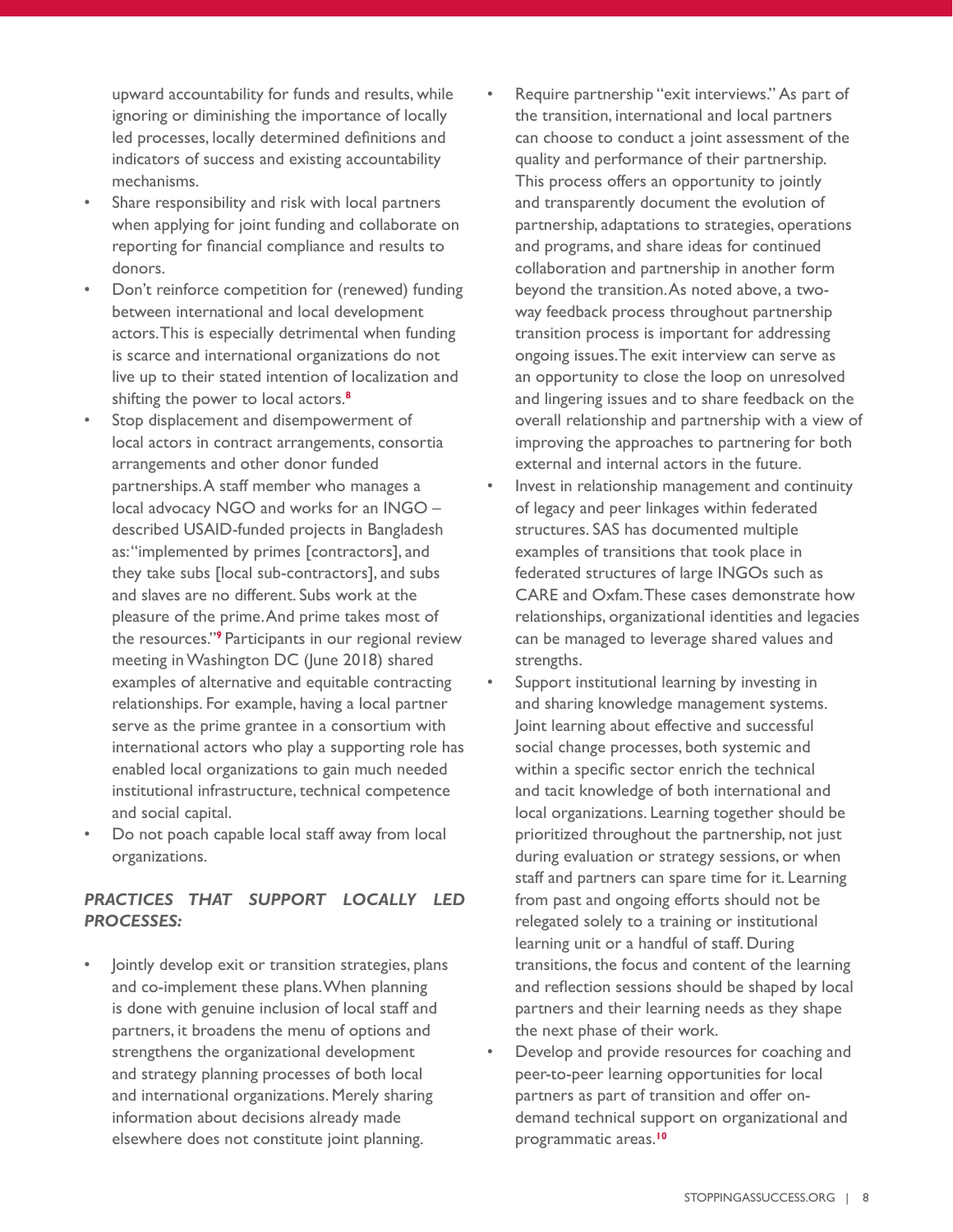#### **VIGNETTE 5**

[MCC India](https://www.stoppingassuccess.org/resources/mcc-india/) has had several partners over the decades with whom they have maintained an 'on-again, off-again' partnership; for example, in Odisha one MCC partner roughly seven years ago asked to leave, as they wanted to experiment with other projects on their own. Recently, they came back to MCC with a larger, better project involving a consortium of NGOs and government partners, with plans to expand. MCC is currently determining if they would be able to fund this project again. MCC is transparent with partners when it comes to their internal organizational evaluations. For example, a partner interviewed for this case study had read MCC's most recent evaluation and found they had influenced MCC's work and partnership processes. One of the MCC partners in Kolkatta stated: "There are never abrupt changes, but there is continuous learning; MCC India has external evaluations every five to six years." At the time of this case study, MCC was in the process of applying an evaluation's recommendations to adapt approaches to programming.

## **GATHERING FEEDBACK ON THE QUALITY OF TRANSITION MANAGEMENT PROCESS**

Just as organizations ought to assess the quality of ongoing partnerships, it is important to establish appropriate feedback mechanisms for monitoring the quality of the transition management process as it directly impacts staff, partners, other local stakeholders and program participants. Feedback from partners is a fundamental part of open and honest communication in a partnership and should be an integral part of transition planning and implementation process. Transitions inherently mean change and can become a source of frustration and anxiety for staff, especially if they perceive the process to be opaque, confusing, inconsistent and dismissive of staff and partner input. Soliciting regular feedback and suggestions on both the what and the how of the transition process can help prevent unnecessary tensions. What organizational teams choose to pay attention to or to avoid can be critical in shaping transitions.

#### **VIGNETTE 6**

During its transition process, Action Aid's team in India gathered feedback from community members, staff and partners which enhanced perceptions of local ownership of the process. The process of formulating Action Aid Association's five-year strategy was a bottom-up, inclusive approach to agenda setting.

Effective feedback mechanisms use multiple communication channels to gather feedback, including anonymous methods such as surveys. A suggested sample of questions is offered below:

- Do partners feel sufficiently informed about the exit strategy, transition plans and timeframes, roles and responsibilities and close out activities?
- Do partners feel sufficiently involved in the process? Have their voices and suggestions been heard? Have they had opportunities to provide feedback and raise issues important to them?
- Do partner staff at all levels feel valued and respected in the process?
- Have local capacities, resources and assets been properly recognized and engaged in the transition process?
- Has the transition process so far provided opportunities for strengthening local leadership?
- Are there any concerns about risks and unintended negative impacts from the transition process? How can these be reduced or prevented?
- What is going well in the transition process? How should important positive developments in the transition and organizational development be highlighted and celebrated?